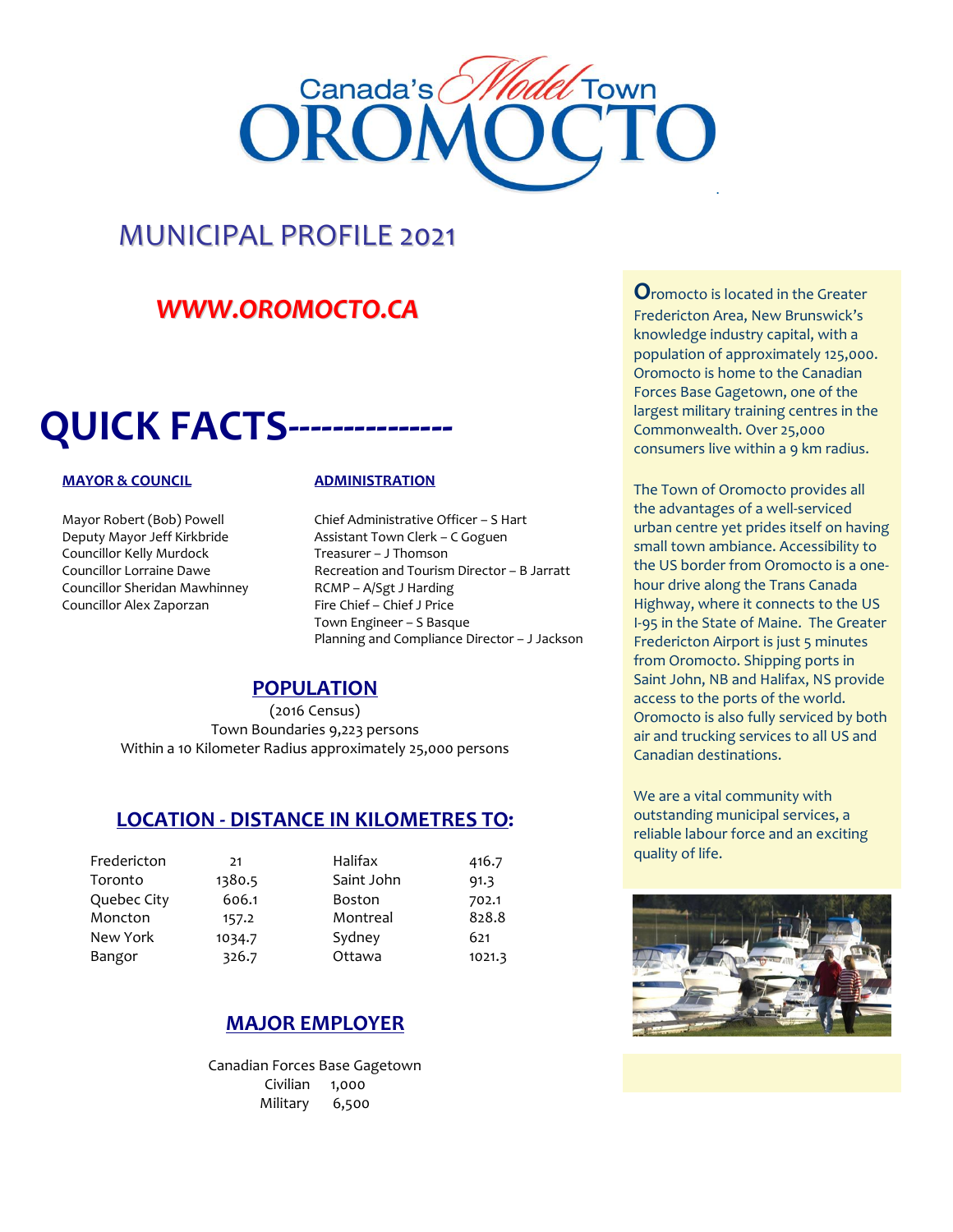### **Demographics & Taxes**

#### **CENSUS PROFILE, 2016 CENSUS**

| <b>Characteristics</b>           |       | <b>Oromocto</b> |           | <b>New Brunswick</b> |             |        |
|----------------------------------|-------|-----------------|-----------|----------------------|-------------|--------|
|                                  | Total | <b>Male</b>     | Female    | <b>Total</b>         | <b>Male</b> | Female |
| Population, 2016                 | 9,223 | <b>NA</b>       | <b>NA</b> | 747,101              | <b>NA</b>   | NA     |
| Population, 2011                 | 8,932 | <b>NA</b>       | <b>NA</b> | 751,171              | <b>NA</b>   | NA     |
| Population % change              | 3.3   | NA              | <b>NA</b> | $-0.5$               | <b>NA</b>   | NA     |
| Total private dwellings          | 3,900 |                 |           | 359,721              |             |        |
| Population density per square km | 410.9 |                 |           | 10.5                 |             |        |
| Land area in square km           | 22.44 |                 |           | 71,388.81            |             |        |
|                                  |       |                 |           |                      |             |        |

#### **MUNICIPAL TAX RATES**

| <b>Taxation Classification</b>          | <b>Residential (Inside)</b> | Commercial/Industrial |
|-----------------------------------------|-----------------------------|-----------------------|
| <b>Town Tax Rate</b>                    | \$1.4151                    | \$2.1227              |
| <b>Provincial Rate</b>                  | \$0.0000                    | \$2.1860              |
| <b>Provincial Surcharge</b>             | \$0.0194                    | \$0.0194              |
| Rate Per \$100 of Assessment   \$1.4345 |                             | 4.3281                |

*MUNICIPAL TAX BASE FOR RATE -* **2021**

\$ 1,241,046,691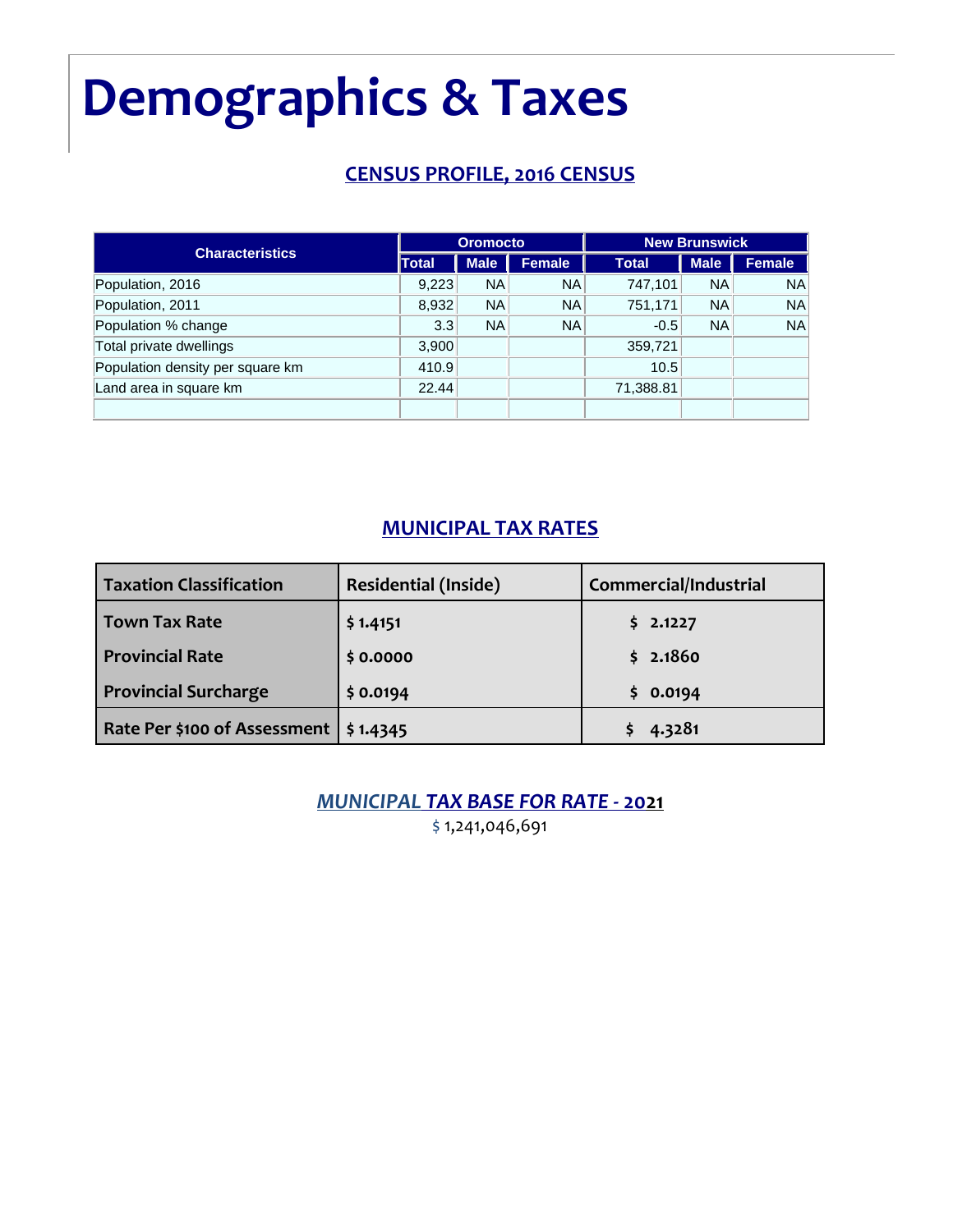### **Development Sites**

#### **Development Opportunities**

| <b>Restigouche Road</b>                 |                                                               |                                                                                                                                                                       |
|-----------------------------------------|---------------------------------------------------------------|-----------------------------------------------------------------------------------------------------------------------------------------------------------------------|
| <b>Business Park:</b>                   | Zoning:<br>Services:<br>Land Cost:                            | Transportation, Light Industrial<br>Water, Sewer, Storm, Electrical<br>negotiable                                                                                     |
| <b>East Industrial Park:</b>            | Zoning:<br>Services:<br>Land Cost:                            | Industrial, Light, Medium, Heavy<br>Water, Sewer, Electrical<br>negotiable                                                                                            |
| <b>Central Oromocto</b><br>Development: | Zoning:<br>Services:<br>Land Cost:                            | Integrated-Serviced, Potential Commercial<br>Development & High Density Residential<br>Water, Storm, Sewer, Underground Electrical<br>negotiable                      |
| <b>Black Watch Avenue:</b>              | Zoning:<br>Land Cost:                                         | Institutional/Transportation Light Industrial,<br>Commercial Development<br>negotiable                                                                                |
| <b>Gateway Business Park:</b>           | Zoning:<br>Services:<br>Land Cost:                            | <b>Highway Commercial</b><br>Water, Storm, Sewer, Underground<br>Electrical, Curbing & Paving<br>Leased Land - negotiable<br>100 Acres (40.4 Hectares)                |
| <b>Residential:</b>                     | Zoning:<br>Services:<br>Serviced:<br>Land Cost:<br>Unserviced | Single Family (R-1) (R2) (R3) (R4)<br>Water, Storm, Sewer, Electrical<br>Lateral Connections at Property Line<br>negotiable<br>Service Mains Accessible to Developers |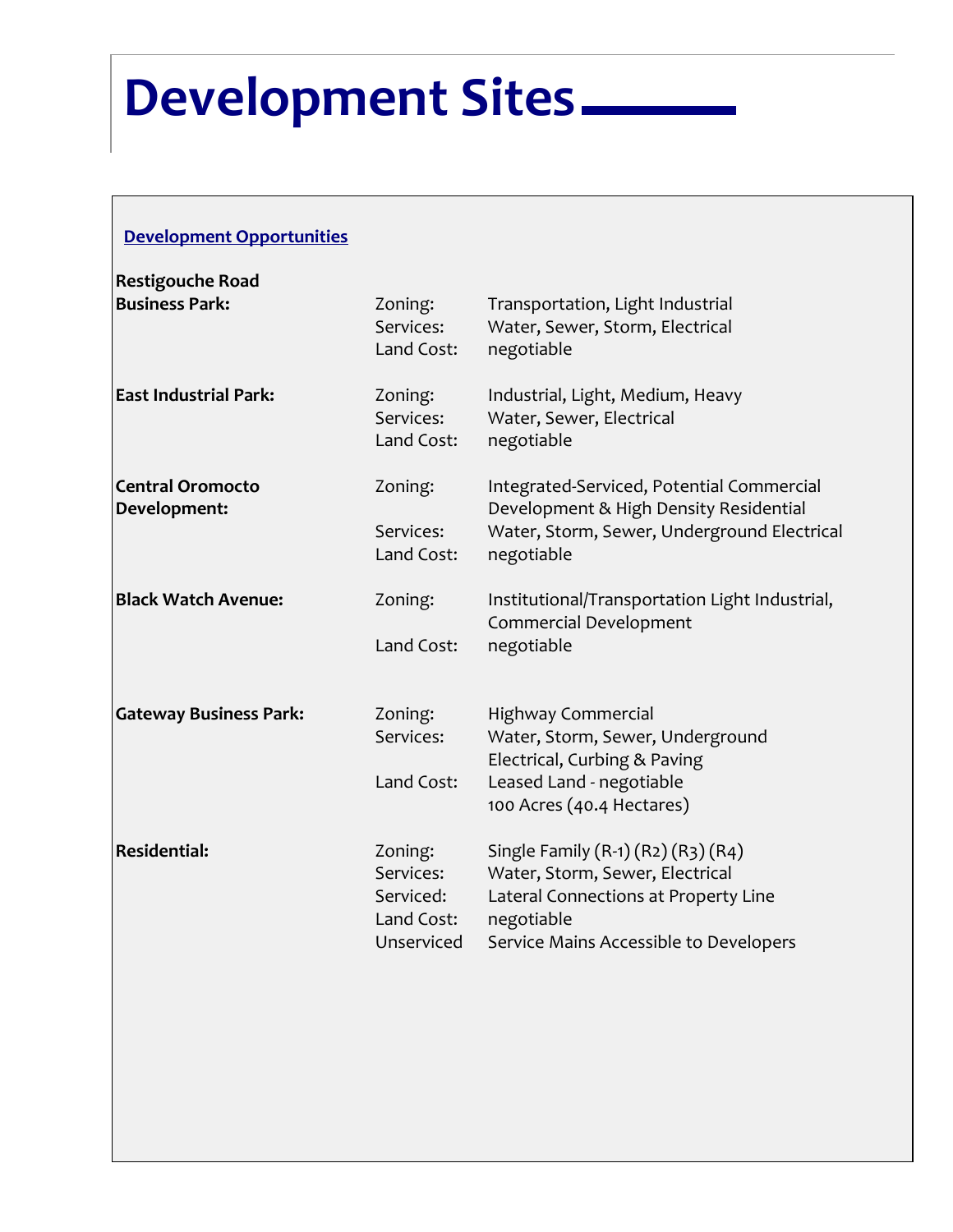### **Transportation & Utilities**

### AIR RAIL HARBOUR ROADS WATER HYDRO NATURAL GAS TELECOMMUNICATIONS

| AIR:                       |                                                                                   | 5 Kilometers to Fredericton<br>International Airport. Daily flights to<br>Montreal, Ottawa, Toronto, Halifax,<br>Saint John, and Moncton.                                     |
|----------------------------|-----------------------------------------------------------------------------------|-------------------------------------------------------------------------------------------------------------------------------------------------------------------------------|
| <b>RAIL:</b>               |                                                                                   | Saint John & Moncton, NB                                                                                                                                                      |
| <b>HARBOUR:</b>            |                                                                                   | Port of Saint John (91 KM)<br>Port of Halifax (466 KM)                                                                                                                        |
| ROADS:                     | <b>Truck Terminals:</b><br><b>Bonded Warehouses:</b><br><b>Customs Clearance:</b> | Located along the Fredericton to<br>Moncton Highway (Trans Canada) 150<br>KM to US Interstate 95.<br>Fredericton (16 Km)<br>Restigouche Road, Oromocto<br>Fredericton (22 Km) |
| <b>WATER:</b>              | Source:<br><b>Pumping Capacity:</b><br>Average Consumption:<br>Pressure:          | <b>Central Treatment Plant</b><br>13,637,700 Litres Daily<br>6,818,850 Litres Daily<br>70 PSI or 483 KPA                                                                      |
| <b>SEWAGE:</b>             | Type of Treatment:                                                                | Primary & Activated Sludge                                                                                                                                                    |
| HYDRO:                     | Available Voltage:<br>System Capacity:<br>Peak Load:                              | 110,220,550<br>41.6 MVA<br>26 MVA                                                                                                                                             |
| NATURAL GAS:               |                                                                                   | Servicing key industries and expanding<br>to commercial and residential<br>customers.                                                                                         |
| <b>TELECOMMUNICATIONS:</b> |                                                                                   | Fibre optics & broadband technology                                                                                                                                           |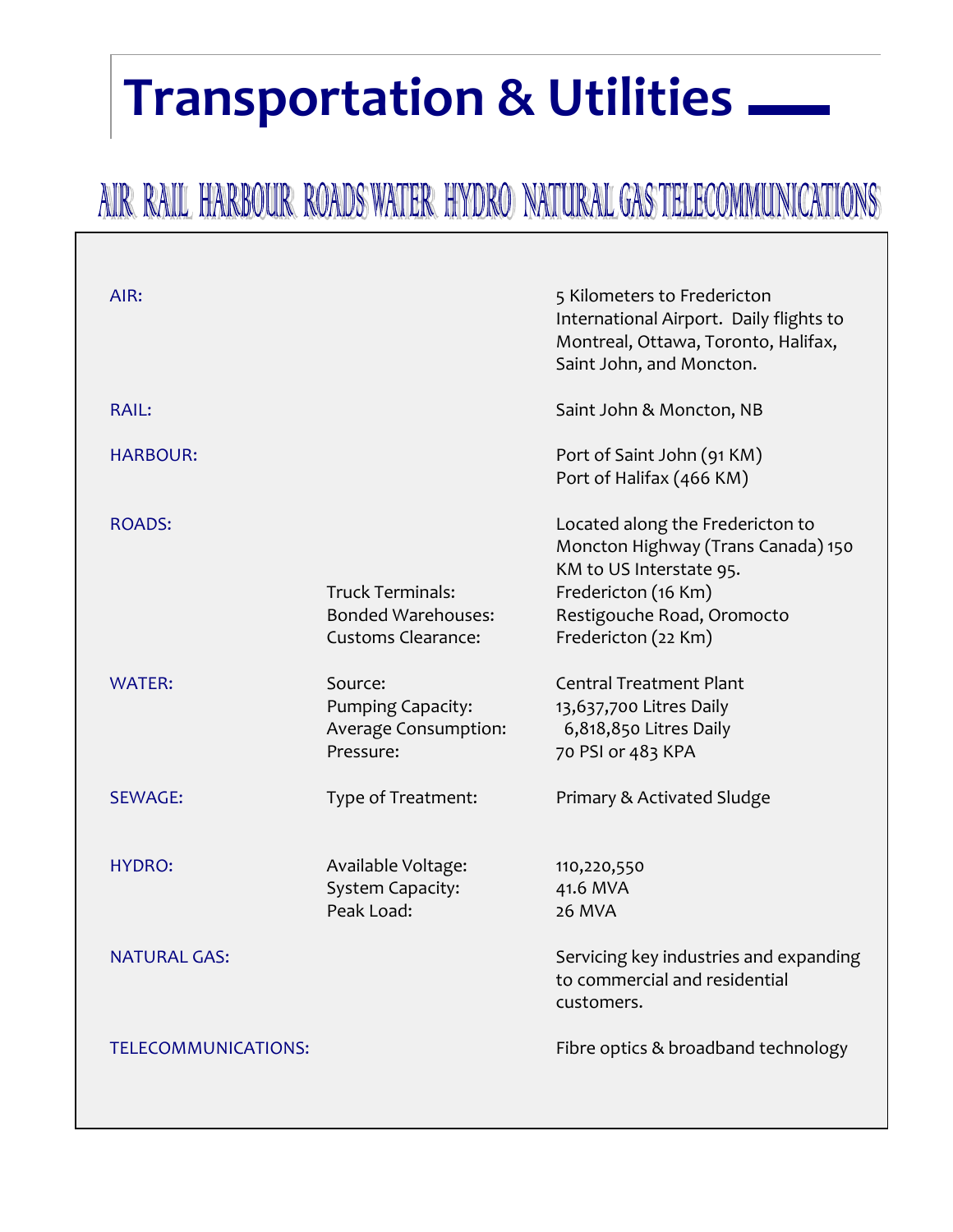## **Other Services**

| <b>Education:</b>                | Secondary Schools:<br>Elementary Schools:<br>Technical/Trade<br>Schools:<br>Universities:               | 1 High School, 3 Middle Schools<br>6 Elementary Schools<br>Fredericton, Saint John, Moncton,<br>St. Andrews & Woodstock<br>University of New Brunswick<br>(Fredericton)<br>St. Thomas University (Fredericton)                                                                                                                                                                                                                                                                                  |
|----------------------------------|---------------------------------------------------------------------------------------------------------|-------------------------------------------------------------------------------------------------------------------------------------------------------------------------------------------------------------------------------------------------------------------------------------------------------------------------------------------------------------------------------------------------------------------------------------------------------------------------------------------------|
| <b>Research Facilities:</b>      | (Fredericton)                                                                                           | Research and Productivity Council, Hugh John Fleming Forestry<br>Complex, Potato Research Station, National Research Council                                                                                                                                                                                                                                                                                                                                                                    |
| Housing:                         | Single Family:<br>Multiple Family:<br>Reserve, Single Family:<br>Military:<br>Senior Citizen:<br>Hotel: | 1830 Units<br>602 Units<br>82 Units<br>1435 Units<br>30 Units – Sunbury Manor<br>20 Units - Cdn Foresters Manor<br>55 Beds - Oromocto Special Care home<br>80 Units - Days Inn                                                                                                                                                                                                                                                                                                                  |
| <b>Religious Organizations:</b>  | Roman Catholic, Sovereign Grace Baptist                                                                 | Jehovah's Kingdom Hall, Anglican, United Baptist, United and                                                                                                                                                                                                                                                                                                                                                                                                                                    |
| <b>Banks:</b>                    |                                                                                                         | Scotiabank, TD Bank, Royal Bank and Credit Union                                                                                                                                                                                                                                                                                                                                                                                                                                                |
| <b>Recreation:</b>               | Playgrounds, Picnic Areas, Marina, and more                                                             | Theatre, Boating, Fishing, Hunting, Golf, Tennis, Swimming<br>(Indoor/Outdoor), Cross-Country Skiing, Skating, Biking, Hockey,<br>Curling, Museums, Library, Baseball, Squash, Racquetball, Weight<br>Lifting, Wall Climbing, Biathlon, Bowling, Nature Trails, Tot Lots,                                                                                                                                                                                                                       |
| <b>Oromocto Public Hospital:</b> | there are twelve operating theatres.                                                                    | The Oromocto Public Hospital provides primary care and secondary<br>care inpatient and outpatient services including an emergency<br>room operating from 8:00 a.m. - 10:00 p.m., a very active day<br>surgery and breast screening centers, and a close observation unit.<br>Family physicians, a radiologist, visiting surgeons, as well as nurses,<br>professionals and support staff work at this facility. Between the<br>regional hospital in Fredericton and the Oromocto Public Hospital |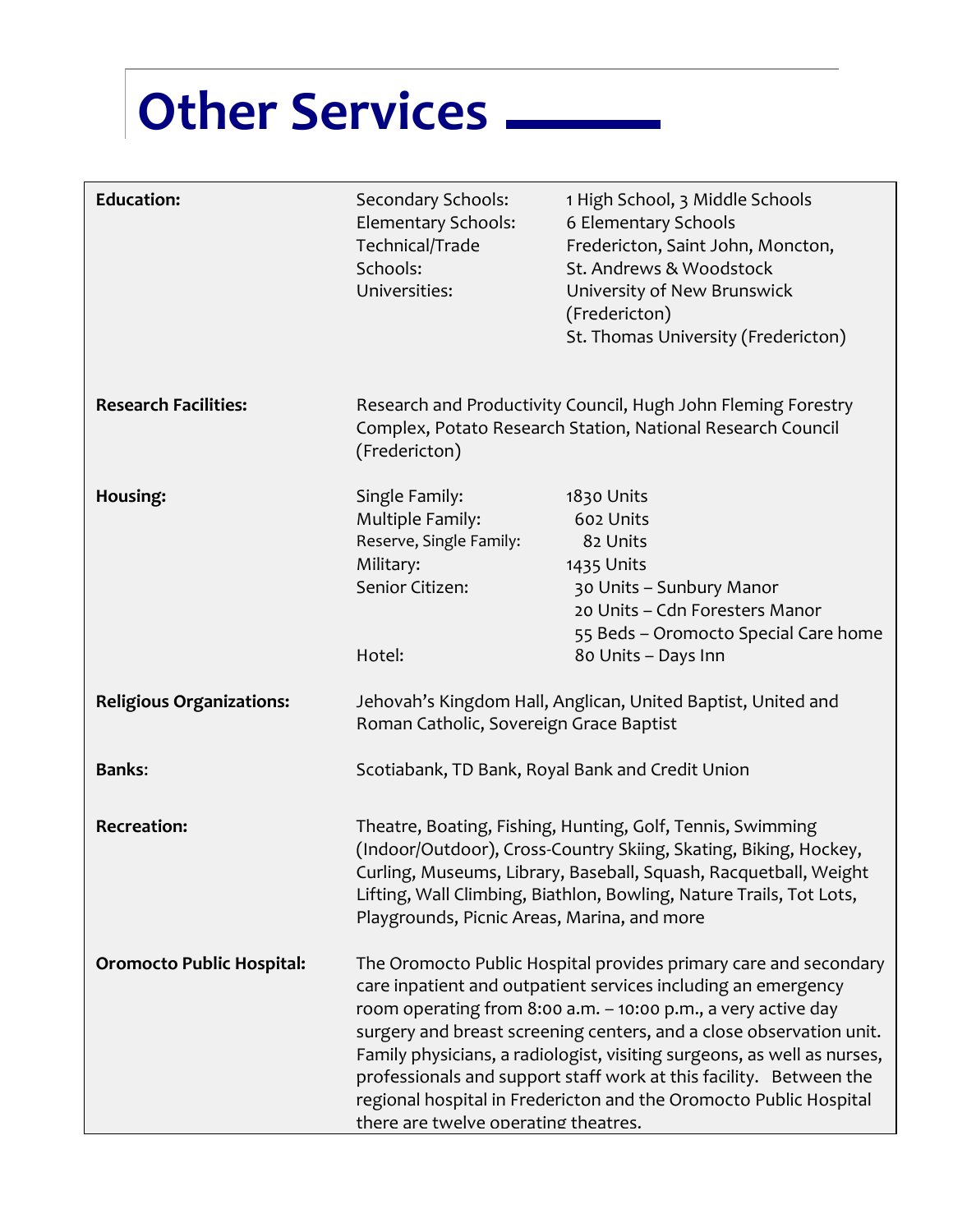# **Business Activity**

#### **MAJOR EMPLOYERS**

| Name of Organization                  | <b>Number of Employees</b> |
|---------------------------------------|----------------------------|
| Base Gagetown - Military Personnel    | 6500                       |
| Base Gagetown - Civilian Personnel    | 1000                       |
| Anglophone west (Oromocto Only)       | 600                        |
| Oromocto Public Hospital              | 250                        |
| <b>NPF Employees</b>                  | 150                        |
| Sobeys Distribution Centre            | 150                        |
| Maritime Road Development Corporation | 150                        |
| <b>Atlantic Superstore</b>            | 135                        |
| Sobeys                                | 129                        |
| McDonald's Family Restaurant          | 120                        |
| Town of Oromocto (including RCMP)     | 110                        |
| Tim Horton's (4 Locations)            | 100                        |
| Cloud5 Communications                 | 80                         |
| Canadian Tire Corporation             | 61                         |
| Home Hardware                         | 41                         |
| Canex                                 | 35                         |
| Shopper's Drug Mart                   | 30                         |
| <b>Bank of Nova Scotia</b>            | 26                         |
| Days Inn                              | 25                         |
| Maritime Moving & Storage             | 25                         |
| McMinniman's Moving & Storage         | 25                         |
| <b>TD Bank</b>                        | 25                         |
|                                       |                            |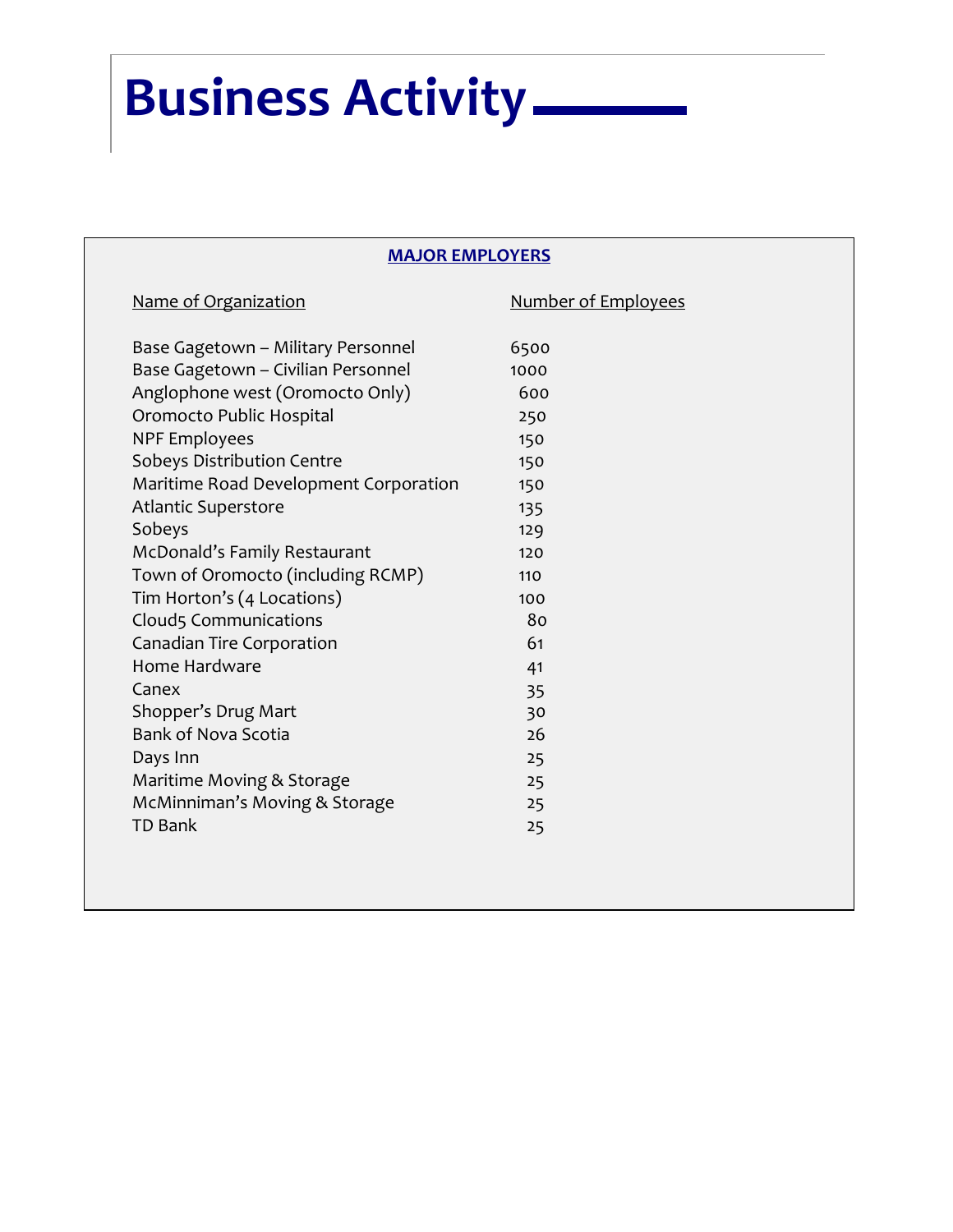# **Business Directory**

| <b>Accommodations</b>                    |                                                                                                             |                                         |
|------------------------------------------|-------------------------------------------------------------------------------------------------------------|-----------------------------------------|
| Days Inn Hotel                           | 60 Brayson Boulevard                                                                                        | 357-5657                                |
|                                          |                                                                                                             |                                         |
| <b>Apartments</b>                        |                                                                                                             |                                         |
| Covert Street Apts (2682183 Ontario Inc) | 437,441,445 Covert Street                                                                                   | 451-1776                                |
| <b>BNRS Property Corp</b>                | 51 Howe Crescent                                                                                            | N7patel@hotmail.com                     |
| Canadian Forester Manor Inc.             | 300 Greenfield Road, 74/76,<br>91/93 Finnamore St                                                           | 452-8215/447-1985                       |
| <b>Cedarwood Estates</b>                 | 55 Broad Road                                                                                               | 357-2123                                |
| F & J Blanchard                          | 916 Waasis Rd, 50,52,54<br>Howe Cres, 2-8 McFadzen<br>Crt, 12 Finnamore                                     | 357-3189                                |
| Heather Hogan                            | 40 Howe Crescent                                                                                            | 357-9533                                |
| <b>Kunhee Park</b>                       | 108,108A,110, 110A<br>Finnamore St                                                                          | 458-2081                                |
| <b>LSM Ventures</b>                      | 290 Restigouche Road                                                                                        | 262-0276                                |
| Miroslave Drmac/Cindy Chong              | 41-47 Howe Crescent                                                                                         | 506-830-5888                            |
| Neal Corporation Ltd.                    | 100-102 Hersey St                                                                                           | 357-5479<br>Manharpatel48@hotmail.com   |
| <b>Oromocto Riverview Apartments</b>     | 200-204 Gilmore St, 201-207<br>Gilmore St, 130-140<br>MacDonalds Ave, 970-990<br>Onondaga St, 100 Lanark St | 357-2812<br>llavender@realestate360.com |
| Paul McCarthy                            | 80/82, 84/86, 95/97, 99/101<br>Finnamore St                                                                 | 451-5200                                |
| Sunbury Manor                            | 70 Broad Road                                                                                               | 357-8521                                |
| Triple G Investments Ltd.                | 90/100 Howe Court                                                                                           | 446-5061                                |
| Robert Smith                             | 119,121,123,125 Watling<br>Cres.                                                                            | 261-0853                                |
| <b>Westwood Estates</b>                  | 301 Finnamore                                                                                               | 357-7368                                |
|                                          |                                                                                                             |                                         |
| <b>Automobile Services</b>               |                                                                                                             |                                         |
| <b>ACM Auto Sales</b>                    | 299 Restigouche Road                                                                                        | 446-9225                                |
| <b>Admiral Glass &amp; Mirror</b>        | 272 Restigouche Road                                                                                        | 446-6121                                |
| Mr. Suspension                           | 58 MacDonald Ave.                                                                                           | 357-2348                                |
| Larry Warren's Used Cars                 | 260 Restigouche Road                                                                                        | 357-8088                                |
| Model Town Auto                          | 274 Restigouche Road                                                                                        | 357-2224                                |
| Napa Auto Parts                          | 273 Restigouche Road                                                                                        | 357-8883                                |
| O'Town Auto Ltd.                         | 276 Restigouche Road                                                                                        | 446-9500                                |
| Oromocto Auto Sales                      | 262 Restigouche Road                                                                                        | 446-6088                                |
| Oromocto Driving School                  | 281 Restigouche Road                                                                                        | 357-3020                                |
| Super Suds Car Wash                      | 21 Commerce Drive                                                                                           | 357-5584                                |
| <b>Sunbury Towing</b>                    | 189 Restigouche Road                                                                                        | 357-3033                                |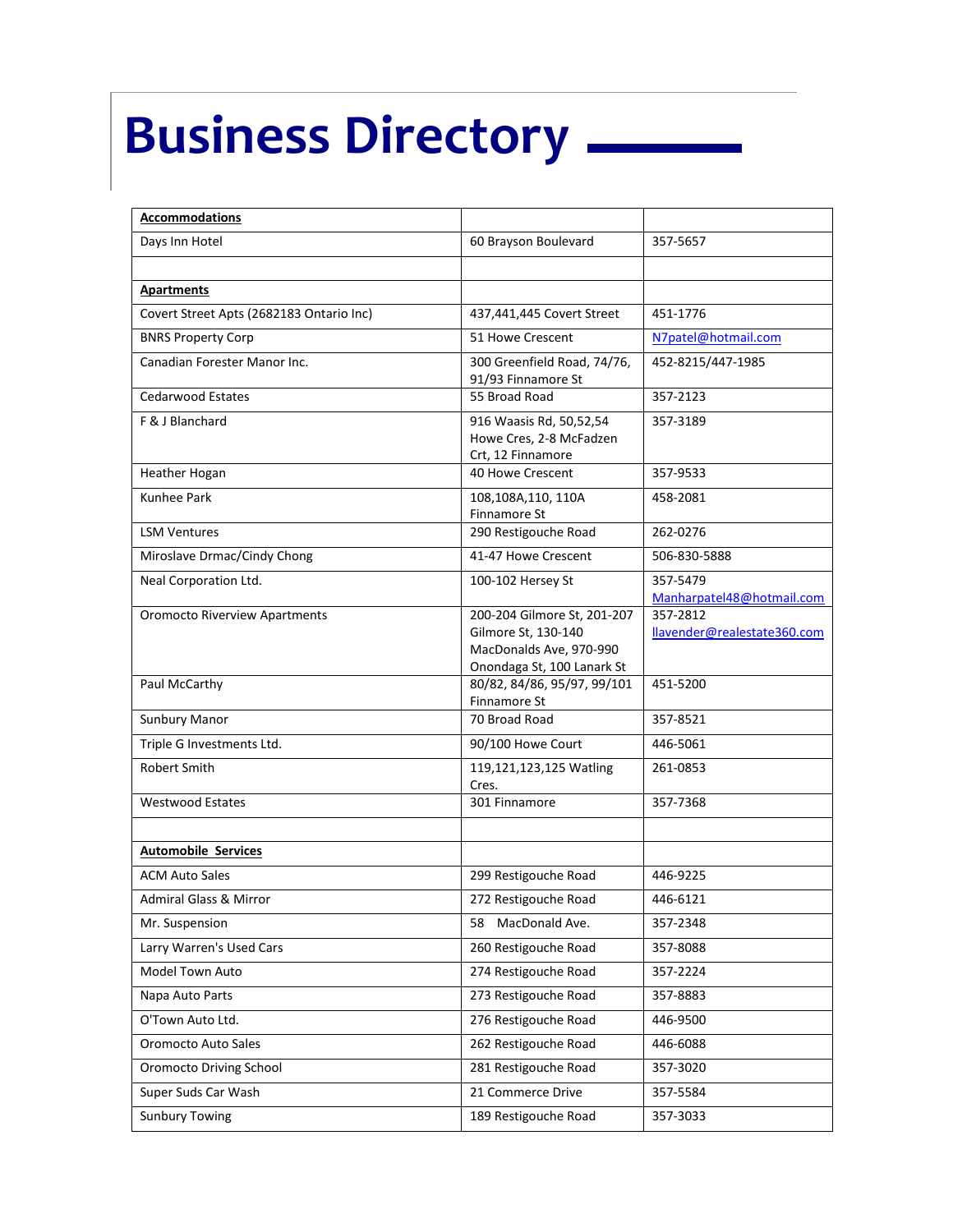| Warren's Auto                         | 9 Seneca Street          | 357-2288 |
|---------------------------------------|--------------------------|----------|
| <b>Wonder Auto Centre</b>             | 258 Restigouche Road     | 446-5122 |
| Triple A Automotive                   | 46 Kelly Crt.            | 442-1964 |
|                                       |                          |          |
|                                       |                          |          |
|                                       |                          |          |
| <b>Banking/Financial Services</b>     |                          |          |
| H R Block Oromocto Mall               | 1198 Onondaga            | 357-3343 |
| Liberty Tax Service                   | 268 Restigouche Rd.      | 357-3130 |
| Omista Credit Union                   | 2 Gateway                | 357-0125 |
| Royal Bank                            | 287 Restigouche Road     | 446-3060 |
| Scotiabank Oromocto Mall              | 1024 Onondaga            | 357-8441 |
| TD Canada Trust Oromocto Mall         | 1025 Bliss Street        | 357-9871 |
|                                       |                          |          |
| <b>Child Care</b>                     |                          |          |
| Acorn to Oak                          | 62 Miramichi Road        | 357-2618 |
| L'arbre de l'amitie                   | 285 Restigouche Road     | 208-0389 |
| <b>Baby Steps Daycare</b>             | 71 D'Amours Street       | 357-5437 |
| <b>GMFRC Childcare Program</b>        | A-45 St Lawrence Ave.    | 422-3064 |
| Oromocto West Childcare               | 855 Waasis Road          | 446-3010 |
| <b>Shooting Stars Daycare</b>         | 281 Restigouche Road     | 357-7894 |
| <b>Crilley Connections Child Care</b> | 281 Restigouche Road     | 357-9938 |
| EJ Afterschool Program                | 300 Restigouche Road     | 471-0977 |
| <b>Oromocto Native Headstart</b>      | 33 Hiawatha Ave.         | 357-3570 |
| Karabear's Childcare                  | 6 Mockler Street         | 292-9047 |
| A Child's World                       | 8 Brizley                | 999-1966 |
| Go Kidz                               | 281 Restigouche          | 208-8555 |
| Little Dreamers Childcare             | 5 Alcorn Drive           | 261-3310 |
| Kids Come 1st                         | 49 Knowlton Crs.         | 357-5262 |
| Little Ducklings Daycare              | 4 Kimball Place          | 476-4506 |
| Inspired learning Academy             | 201-281 Restigouche Road | 471-3421 |
| <b>Pure Learning</b>                  | 1300-02 Onondaga street  | 478-8958 |
| <b>Backyard Treasures</b>             | 61 MacDonald Ave         | 357-3890 |
| Adi and Friends daycare               | 8 Murphy Court           | 208-2418 |
| <b>Oromocto Daycare Centre</b>        | 38 Iroquois Avenue       | 357-8428 |
|                                       |                          |          |
|                                       |                          |          |
| <b>Dental Care</b>                    |                          |          |
| Dr. Peter Currie                      | 202 Restigouche Road     | 446-3300 |
| L Chedore Denture Clinic              | 1285 Onondaga Street     | 357-3111 |
| Dr. Desmond Connolly                  | 22 Commerce Drive        | 357-2440 |
| Dr. Meghan Dicks                      | 22 Commerce Drive        | 357-2440 |
| Dr. Jonathan Gallant                  | 202 Restigouche Road     | 446-3300 |
| Dr. Jessica Nielsen                   | 202 Restigouche Road     | 446-3300 |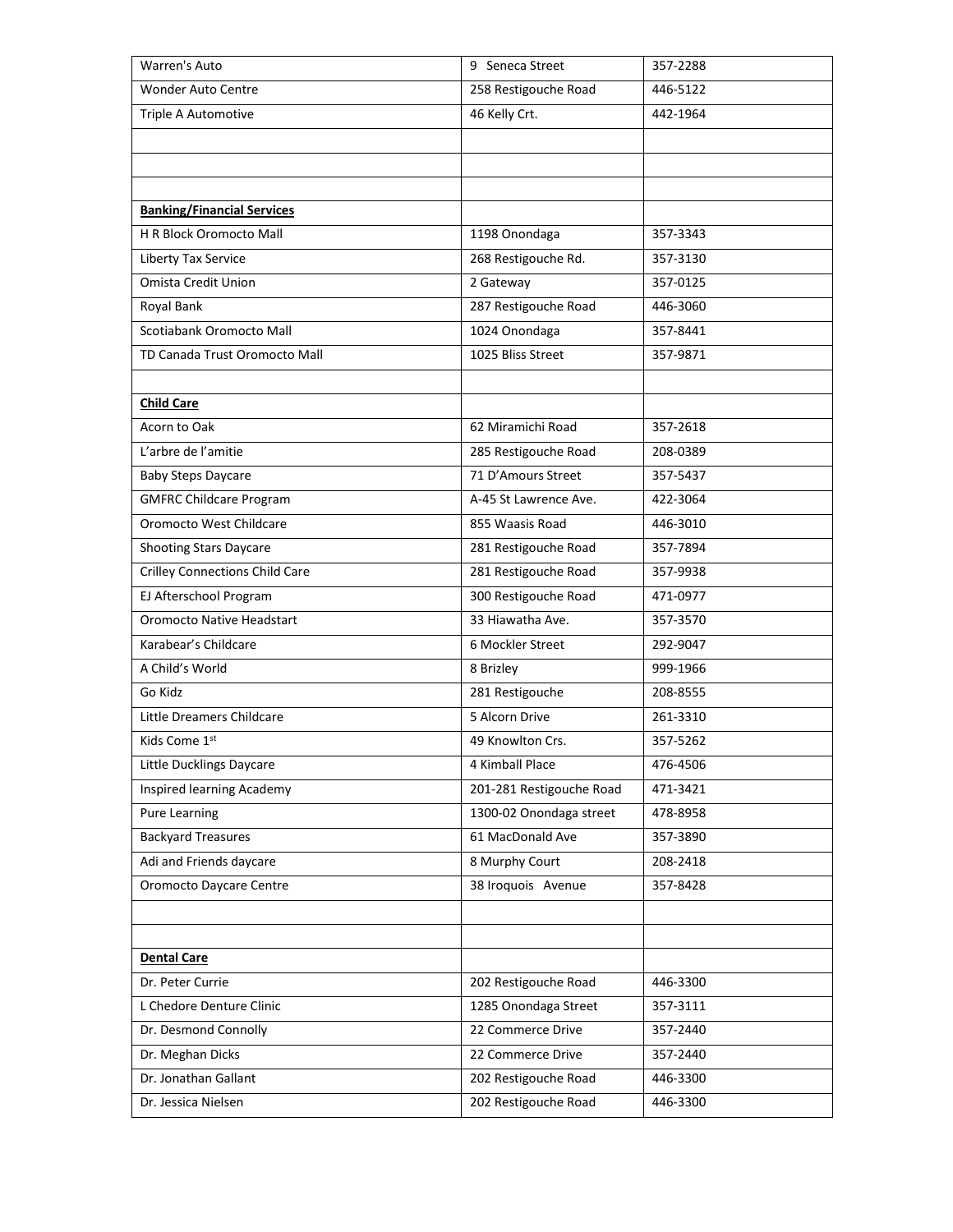| Dr. Brian Rinehart (Fridays only)        | 22 Commerce Drive     | 357-8828       |
|------------------------------------------|-----------------------|----------------|
| Dr. Stephen D Woodworth                  | 22 Commerce Drive     | 357-2440       |
| Dr. Devin MacDonald                      | 22 Commerce Drive     | 357-2440       |
| Dr. Erica Forward                        | 22 Commerce Drive     | 357-2440       |
|                                          |                       |                |
|                                          |                       |                |
| <b>Eye Care</b>                          |                       |                |
| Dr. B Dalyrmple & Dr. N Patel            | 2 Gateway Drive       | 446-9746       |
| Dr. J G White                            | 1185 Onondaga Street  | 357-3392       |
| Dr. M Soicher                            | 1285 Onondaga Street  | 357-3392       |
| Dr. T McCarthy                           | 1285 Onondaga Street  | 357-3392       |
| Vogue Optical                            | 2 Gateway Drive       | 446-9729       |
| Phoenix Optical                          | 261 Restigouche Road  | 357-8758       |
|                                          |                       |                |
| <b>Funeral Services</b>                  |                       |                |
| Oromocto Select Community Funeral Home   | 108 Winnebago Street  | 357-5100       |
| <b>Oromocto Pioneer Gardens Cemetery</b> | 10 Leger Street       | 292-2477       |
|                                          |                       |                |
| <b>Gas Stations/Convenience Stores</b>   |                       |                |
| Canadian Tire Gas Bar                    | 500 Waasis Road       | 357-8142       |
| Esso Convenience/On the Run              | 1 Gateway Drive       | 446-9372       |
| Fast Fuel Sobeys                         | 405 Miramichi Road    | 357-8160       |
| <b>Express Convenience Store</b>         | 68 Miramichi Road     | 357-3063       |
| Freeman's Convenience Store              | 100 Waasis Road       | 357-2777       |
| <b>OFN Fuels</b>                         | 2 Hiawatha Court      | 446-4847       |
| Scholten's Oromocto Convenience          | 201 Restigouche Road  | 446-5108       |
|                                          |                       |                |
| Government                               |                       |                |
| Department of National Defence           | 100 Broad Road        | 422-2000       |
| Department of Transportation             | 271 Restigouche Road  | 357-4233       |
| Horizon Health                           | 275A Restigouche Road | 453-5200       |
| Town of Oromocto                         | 4 Doyle Drive         | 357-4400       |
| <b>RCMP West District</b>                | 4 Doyle Drive         | 357-4300       |
| Veteran's Affairs                        | 286 Restigouche Road  | 1-866-522-2122 |
| Soldier On                               |                       | 1-800-883-6094 |
|                                          |                       |                |
| <b>Hair Care</b>                         |                       |                |
| Breezes Salon and Sap                    | 281 Restigouche Road  | 357-9907       |
| Canex Barbershop                         | Canex Mall            | 357-8065       |
| Don's Barber Shop                        | 1174 Onondaga Street  | 357-2214       |
| Volume Salon                             | 291 Restigouche Road  | 357-0063       |
| Illusions of Beauty                      | 5 Watling Cres        | 208-0300       |
| Off Base Barbers                         | 281 Restigouche Road  | 208-1800       |
| Platinum Salon & Spa                     | Oromocto Mall         | 357-2182       |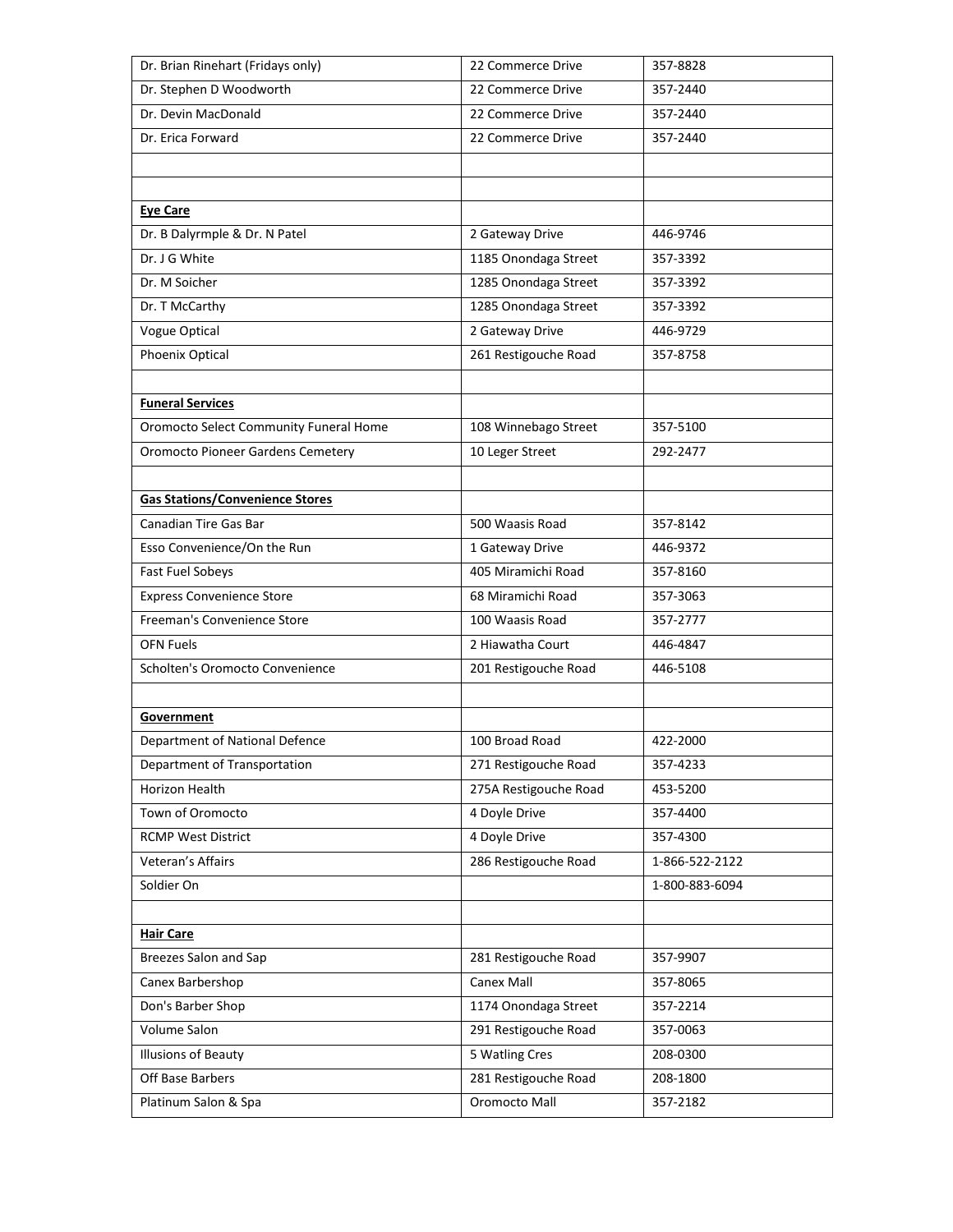| Tanya's Barber shop<br>2 Gateway Mall<br>471-0590<br>208-5409<br><b>Canex Mall</b><br>Vixen Salon<br>Salon Ginette<br>281 Restigouche Road<br>446-5145<br><b>Health Care</b><br><b>Active Care Chiropractic</b><br>15 Brayson Boulevard<br>208-8080<br>Canada House Clinic<br>255 Restigouche Road<br>506-385-9334<br>20 Brayson Blv.<br>Dr. Jon Leclerc<br>357-7134<br>Dr. H Stairs<br>1285 Onondaga Street<br>357-3463<br>66 Broad Road<br>Dr. Jillian Higgs<br>357-1813<br>Dr. Kathleen Woods<br>66 Broad Road<br>357-8720<br>Dr. Lori Neily<br>104 Winnebago<br>357-5553<br>66 Broad Road<br>Dr. Michael Keating Allergy Clinic<br>357-2579<br>Dr. Peter Fraser/ Dr. Snow/Dr. Brown<br>1265 Onondaga Street<br>357-8060<br>33 Loisville<br>Dr. R G Prosser<br>357-3316<br>66 Broad Road<br>Dr. S Charlebois<br>446-3646<br>Dr. S Paulin<br>20 Brayson Blv.<br>357-3090<br>Dr. Maryse Tadros<br>20 Brayson Blv.<br>357-7485<br>Dr. Naomi White<br>20 Brayson Blv.<br>357-7488<br>Dr. T Snell & Dr. Saira Momtaz<br>1265 Onondaga Street<br>357-8459<br>281 Restigouche Road<br>Model Town Physiotherapy<br>357-5167<br>291 Restigouche Road<br>Medigas<br>357-9226<br>Oromocto Vision<br>1285 Onondaga Street<br>357-3392<br>195 Restigouche Road<br>Oromocto Physio Center<br>446-9436<br>Oromocto Public Hospital<br>103 Winnebago<br>357-4700<br>Suzanne Durepos, Clinical Psychologist<br>213-281 Restigouche Road<br>357-9724<br><b>Household Service &amp; Repair</b><br><b>Admiral Glass</b><br>272 Restigouche Road<br>446-6121<br>Atlantic Water & Well Assessment<br>255 Restigouche Road<br>476-7878<br>Flooring Experts Inc.<br>191 Restigouche Road<br>446-3500<br>Oromocto Plumbing and Heating<br>1240 Onondaga Street<br>446-6030<br>Roblynn Building Supplies & Rentals<br>257 Restigouche Road<br>446-6824<br><b>Insurance</b><br>Anderson Insurance<br>253 Restigouche Road<br>357-3356<br>Redwood Insurance Services<br>291 Restigouche Road<br>446-6820<br>Legal<br><b>Blair McKay Law Office</b><br>291 Restigouche Road<br>446-3000<br>357-9801 |                                             |  |
|---------------------------------------------------------------------------------------------------------------------------------------------------------------------------------------------------------------------------------------------------------------------------------------------------------------------------------------------------------------------------------------------------------------------------------------------------------------------------------------------------------------------------------------------------------------------------------------------------------------------------------------------------------------------------------------------------------------------------------------------------------------------------------------------------------------------------------------------------------------------------------------------------------------------------------------------------------------------------------------------------------------------------------------------------------------------------------------------------------------------------------------------------------------------------------------------------------------------------------------------------------------------------------------------------------------------------------------------------------------------------------------------------------------------------------------------------------------------------------------------------------------------------------------------------------------------------------------------------------------------------------------------------------------------------------------------------------------------------------------------------------------------------------------------------------------------------------------------------------------------------------------------------------------------------------------------------------------------------------------------------------------------------------------------------------------------------|---------------------------------------------|--|
|                                                                                                                                                                                                                                                                                                                                                                                                                                                                                                                                                                                                                                                                                                                                                                                                                                                                                                                                                                                                                                                                                                                                                                                                                                                                                                                                                                                                                                                                                                                                                                                                                                                                                                                                                                                                                                                                                                                                                                                                                                                                           |                                             |  |
|                                                                                                                                                                                                                                                                                                                                                                                                                                                                                                                                                                                                                                                                                                                                                                                                                                                                                                                                                                                                                                                                                                                                                                                                                                                                                                                                                                                                                                                                                                                                                                                                                                                                                                                                                                                                                                                                                                                                                                                                                                                                           |                                             |  |
|                                                                                                                                                                                                                                                                                                                                                                                                                                                                                                                                                                                                                                                                                                                                                                                                                                                                                                                                                                                                                                                                                                                                                                                                                                                                                                                                                                                                                                                                                                                                                                                                                                                                                                                                                                                                                                                                                                                                                                                                                                                                           |                                             |  |
|                                                                                                                                                                                                                                                                                                                                                                                                                                                                                                                                                                                                                                                                                                                                                                                                                                                                                                                                                                                                                                                                                                                                                                                                                                                                                                                                                                                                                                                                                                                                                                                                                                                                                                                                                                                                                                                                                                                                                                                                                                                                           |                                             |  |
|                                                                                                                                                                                                                                                                                                                                                                                                                                                                                                                                                                                                                                                                                                                                                                                                                                                                                                                                                                                                                                                                                                                                                                                                                                                                                                                                                                                                                                                                                                                                                                                                                                                                                                                                                                                                                                                                                                                                                                                                                                                                           |                                             |  |
|                                                                                                                                                                                                                                                                                                                                                                                                                                                                                                                                                                                                                                                                                                                                                                                                                                                                                                                                                                                                                                                                                                                                                                                                                                                                                                                                                                                                                                                                                                                                                                                                                                                                                                                                                                                                                                                                                                                                                                                                                                                                           |                                             |  |
|                                                                                                                                                                                                                                                                                                                                                                                                                                                                                                                                                                                                                                                                                                                                                                                                                                                                                                                                                                                                                                                                                                                                                                                                                                                                                                                                                                                                                                                                                                                                                                                                                                                                                                                                                                                                                                                                                                                                                                                                                                                                           |                                             |  |
|                                                                                                                                                                                                                                                                                                                                                                                                                                                                                                                                                                                                                                                                                                                                                                                                                                                                                                                                                                                                                                                                                                                                                                                                                                                                                                                                                                                                                                                                                                                                                                                                                                                                                                                                                                                                                                                                                                                                                                                                                                                                           |                                             |  |
|                                                                                                                                                                                                                                                                                                                                                                                                                                                                                                                                                                                                                                                                                                                                                                                                                                                                                                                                                                                                                                                                                                                                                                                                                                                                                                                                                                                                                                                                                                                                                                                                                                                                                                                                                                                                                                                                                                                                                                                                                                                                           |                                             |  |
|                                                                                                                                                                                                                                                                                                                                                                                                                                                                                                                                                                                                                                                                                                                                                                                                                                                                                                                                                                                                                                                                                                                                                                                                                                                                                                                                                                                                                                                                                                                                                                                                                                                                                                                                                                                                                                                                                                                                                                                                                                                                           |                                             |  |
|                                                                                                                                                                                                                                                                                                                                                                                                                                                                                                                                                                                                                                                                                                                                                                                                                                                                                                                                                                                                                                                                                                                                                                                                                                                                                                                                                                                                                                                                                                                                                                                                                                                                                                                                                                                                                                                                                                                                                                                                                                                                           |                                             |  |
|                                                                                                                                                                                                                                                                                                                                                                                                                                                                                                                                                                                                                                                                                                                                                                                                                                                                                                                                                                                                                                                                                                                                                                                                                                                                                                                                                                                                                                                                                                                                                                                                                                                                                                                                                                                                                                                                                                                                                                                                                                                                           |                                             |  |
|                                                                                                                                                                                                                                                                                                                                                                                                                                                                                                                                                                                                                                                                                                                                                                                                                                                                                                                                                                                                                                                                                                                                                                                                                                                                                                                                                                                                                                                                                                                                                                                                                                                                                                                                                                                                                                                                                                                                                                                                                                                                           |                                             |  |
|                                                                                                                                                                                                                                                                                                                                                                                                                                                                                                                                                                                                                                                                                                                                                                                                                                                                                                                                                                                                                                                                                                                                                                                                                                                                                                                                                                                                                                                                                                                                                                                                                                                                                                                                                                                                                                                                                                                                                                                                                                                                           |                                             |  |
|                                                                                                                                                                                                                                                                                                                                                                                                                                                                                                                                                                                                                                                                                                                                                                                                                                                                                                                                                                                                                                                                                                                                                                                                                                                                                                                                                                                                                                                                                                                                                                                                                                                                                                                                                                                                                                                                                                                                                                                                                                                                           |                                             |  |
|                                                                                                                                                                                                                                                                                                                                                                                                                                                                                                                                                                                                                                                                                                                                                                                                                                                                                                                                                                                                                                                                                                                                                                                                                                                                                                                                                                                                                                                                                                                                                                                                                                                                                                                                                                                                                                                                                                                                                                                                                                                                           |                                             |  |
|                                                                                                                                                                                                                                                                                                                                                                                                                                                                                                                                                                                                                                                                                                                                                                                                                                                                                                                                                                                                                                                                                                                                                                                                                                                                                                                                                                                                                                                                                                                                                                                                                                                                                                                                                                                                                                                                                                                                                                                                                                                                           |                                             |  |
|                                                                                                                                                                                                                                                                                                                                                                                                                                                                                                                                                                                                                                                                                                                                                                                                                                                                                                                                                                                                                                                                                                                                                                                                                                                                                                                                                                                                                                                                                                                                                                                                                                                                                                                                                                                                                                                                                                                                                                                                                                                                           |                                             |  |
|                                                                                                                                                                                                                                                                                                                                                                                                                                                                                                                                                                                                                                                                                                                                                                                                                                                                                                                                                                                                                                                                                                                                                                                                                                                                                                                                                                                                                                                                                                                                                                                                                                                                                                                                                                                                                                                                                                                                                                                                                                                                           |                                             |  |
|                                                                                                                                                                                                                                                                                                                                                                                                                                                                                                                                                                                                                                                                                                                                                                                                                                                                                                                                                                                                                                                                                                                                                                                                                                                                                                                                                                                                                                                                                                                                                                                                                                                                                                                                                                                                                                                                                                                                                                                                                                                                           |                                             |  |
|                                                                                                                                                                                                                                                                                                                                                                                                                                                                                                                                                                                                                                                                                                                                                                                                                                                                                                                                                                                                                                                                                                                                                                                                                                                                                                                                                                                                                                                                                                                                                                                                                                                                                                                                                                                                                                                                                                                                                                                                                                                                           |                                             |  |
|                                                                                                                                                                                                                                                                                                                                                                                                                                                                                                                                                                                                                                                                                                                                                                                                                                                                                                                                                                                                                                                                                                                                                                                                                                                                                                                                                                                                                                                                                                                                                                                                                                                                                                                                                                                                                                                                                                                                                                                                                                                                           |                                             |  |
|                                                                                                                                                                                                                                                                                                                                                                                                                                                                                                                                                                                                                                                                                                                                                                                                                                                                                                                                                                                                                                                                                                                                                                                                                                                                                                                                                                                                                                                                                                                                                                                                                                                                                                                                                                                                                                                                                                                                                                                                                                                                           |                                             |  |
|                                                                                                                                                                                                                                                                                                                                                                                                                                                                                                                                                                                                                                                                                                                                                                                                                                                                                                                                                                                                                                                                                                                                                                                                                                                                                                                                                                                                                                                                                                                                                                                                                                                                                                                                                                                                                                                                                                                                                                                                                                                                           |                                             |  |
|                                                                                                                                                                                                                                                                                                                                                                                                                                                                                                                                                                                                                                                                                                                                                                                                                                                                                                                                                                                                                                                                                                                                                                                                                                                                                                                                                                                                                                                                                                                                                                                                                                                                                                                                                                                                                                                                                                                                                                                                                                                                           |                                             |  |
|                                                                                                                                                                                                                                                                                                                                                                                                                                                                                                                                                                                                                                                                                                                                                                                                                                                                                                                                                                                                                                                                                                                                                                                                                                                                                                                                                                                                                                                                                                                                                                                                                                                                                                                                                                                                                                                                                                                                                                                                                                                                           |                                             |  |
|                                                                                                                                                                                                                                                                                                                                                                                                                                                                                                                                                                                                                                                                                                                                                                                                                                                                                                                                                                                                                                                                                                                                                                                                                                                                                                                                                                                                                                                                                                                                                                                                                                                                                                                                                                                                                                                                                                                                                                                                                                                                           |                                             |  |
|                                                                                                                                                                                                                                                                                                                                                                                                                                                                                                                                                                                                                                                                                                                                                                                                                                                                                                                                                                                                                                                                                                                                                                                                                                                                                                                                                                                                                                                                                                                                                                                                                                                                                                                                                                                                                                                                                                                                                                                                                                                                           |                                             |  |
|                                                                                                                                                                                                                                                                                                                                                                                                                                                                                                                                                                                                                                                                                                                                                                                                                                                                                                                                                                                                                                                                                                                                                                                                                                                                                                                                                                                                                                                                                                                                                                                                                                                                                                                                                                                                                                                                                                                                                                                                                                                                           |                                             |  |
|                                                                                                                                                                                                                                                                                                                                                                                                                                                                                                                                                                                                                                                                                                                                                                                                                                                                                                                                                                                                                                                                                                                                                                                                                                                                                                                                                                                                                                                                                                                                                                                                                                                                                                                                                                                                                                                                                                                                                                                                                                                                           |                                             |  |
|                                                                                                                                                                                                                                                                                                                                                                                                                                                                                                                                                                                                                                                                                                                                                                                                                                                                                                                                                                                                                                                                                                                                                                                                                                                                                                                                                                                                                                                                                                                                                                                                                                                                                                                                                                                                                                                                                                                                                                                                                                                                           |                                             |  |
|                                                                                                                                                                                                                                                                                                                                                                                                                                                                                                                                                                                                                                                                                                                                                                                                                                                                                                                                                                                                                                                                                                                                                                                                                                                                                                                                                                                                                                                                                                                                                                                                                                                                                                                                                                                                                                                                                                                                                                                                                                                                           |                                             |  |
|                                                                                                                                                                                                                                                                                                                                                                                                                                                                                                                                                                                                                                                                                                                                                                                                                                                                                                                                                                                                                                                                                                                                                                                                                                                                                                                                                                                                                                                                                                                                                                                                                                                                                                                                                                                                                                                                                                                                                                                                                                                                           |                                             |  |
|                                                                                                                                                                                                                                                                                                                                                                                                                                                                                                                                                                                                                                                                                                                                                                                                                                                                                                                                                                                                                                                                                                                                                                                                                                                                                                                                                                                                                                                                                                                                                                                                                                                                                                                                                                                                                                                                                                                                                                                                                                                                           |                                             |  |
|                                                                                                                                                                                                                                                                                                                                                                                                                                                                                                                                                                                                                                                                                                                                                                                                                                                                                                                                                                                                                                                                                                                                                                                                                                                                                                                                                                                                                                                                                                                                                                                                                                                                                                                                                                                                                                                                                                                                                                                                                                                                           |                                             |  |
|                                                                                                                                                                                                                                                                                                                                                                                                                                                                                                                                                                                                                                                                                                                                                                                                                                                                                                                                                                                                                                                                                                                                                                                                                                                                                                                                                                                                                                                                                                                                                                                                                                                                                                                                                                                                                                                                                                                                                                                                                                                                           |                                             |  |
|                                                                                                                                                                                                                                                                                                                                                                                                                                                                                                                                                                                                                                                                                                                                                                                                                                                                                                                                                                                                                                                                                                                                                                                                                                                                                                                                                                                                                                                                                                                                                                                                                                                                                                                                                                                                                                                                                                                                                                                                                                                                           |                                             |  |
|                                                                                                                                                                                                                                                                                                                                                                                                                                                                                                                                                                                                                                                                                                                                                                                                                                                                                                                                                                                                                                                                                                                                                                                                                                                                                                                                                                                                                                                                                                                                                                                                                                                                                                                                                                                                                                                                                                                                                                                                                                                                           |                                             |  |
|                                                                                                                                                                                                                                                                                                                                                                                                                                                                                                                                                                                                                                                                                                                                                                                                                                                                                                                                                                                                                                                                                                                                                                                                                                                                                                                                                                                                                                                                                                                                                                                                                                                                                                                                                                                                                                                                                                                                                                                                                                                                           |                                             |  |
|                                                                                                                                                                                                                                                                                                                                                                                                                                                                                                                                                                                                                                                                                                                                                                                                                                                                                                                                                                                                                                                                                                                                                                                                                                                                                                                                                                                                                                                                                                                                                                                                                                                                                                                                                                                                                                                                                                                                                                                                                                                                           |                                             |  |
|                                                                                                                                                                                                                                                                                                                                                                                                                                                                                                                                                                                                                                                                                                                                                                                                                                                                                                                                                                                                                                                                                                                                                                                                                                                                                                                                                                                                                                                                                                                                                                                                                                                                                                                                                                                                                                                                                                                                                                                                                                                                           |                                             |  |
|                                                                                                                                                                                                                                                                                                                                                                                                                                                                                                                                                                                                                                                                                                                                                                                                                                                                                                                                                                                                                                                                                                                                                                                                                                                                                                                                                                                                                                                                                                                                                                                                                                                                                                                                                                                                                                                                                                                                                                                                                                                                           | Bryan Whittaker Law Office<br>66 Broad Road |  |
| David H. Kelly Law Office<br>66 Broad Road<br>357-9801                                                                                                                                                                                                                                                                                                                                                                                                                                                                                                                                                                                                                                                                                                                                                                                                                                                                                                                                                                                                                                                                                                                                                                                                                                                                                                                                                                                                                                                                                                                                                                                                                                                                                                                                                                                                                                                                                                                                                                                                                    |                                             |  |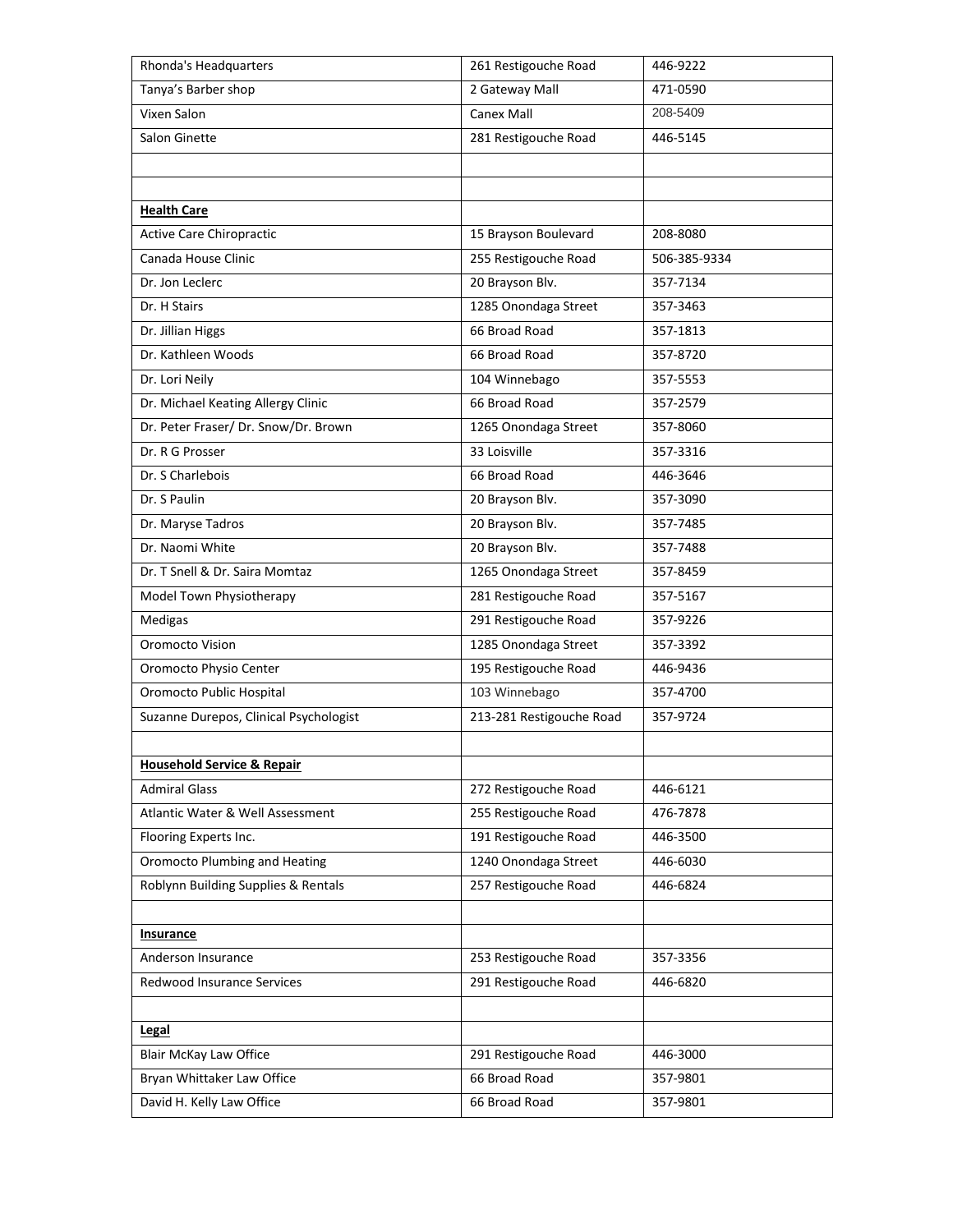| <b>Bettle Law Office</b>                         | 138 Winnebago Street      | 357-3334 |
|--------------------------------------------------|---------------------------|----------|
| <b>Richard Roach Law Offices</b>                 | 1295 Onondaga Street      | 357-3385 |
| Amicus law & Mediation                           | 30 Loisville              | 357-5806 |
| Driscoll Betts Barristers, Solicitors & Notaries | 30 Loisville              | 357-5806 |
| Daye Kelly & Associates                          | 261 Restigouche Road      | 357-2200 |
|                                                  |                           |          |
| <b>Manufacturing/Industrial</b>                  |                           |          |
| Geomembrane Technologies Inc.                    | 6 Lewis Street            | 357-3077 |
| <b>Quality Concrete</b>                          | 27 Lewis Street           | 357-7275 |
| Maritime Road Development Corporation            | 201/203 Blackwatch Avenue | 357-1240 |
| <b>Tri-R Recycling</b>                           | 16 Lewis Street           | 446-9057 |
|                                                  |                           |          |
| <b>Other Services</b>                            |                           |          |
| Oromocto Food Bank                               | 101 D'Amours Street       | 357-3461 |
| Oromocto Laundromat                              | 235 Restigouche Road      |          |
| Oromocto Training and Employment Centre          | 286 Restigouche Road      | 357-3397 |
| Royal Canadian Legion Branch #93                 | 284 Restigouche Road      | 446-5134 |
| Town Sewing and Dry-cleaning                     | 281 Restigouche Road      | 446-9126 |
| Michelle's Sewing                                | Restigouche Road          | 470-9336 |
| <b>Valcom Consulting Group</b>                   | 286 Restigouche Road      | 357-5835 |
| <b>Trophy Man</b>                                | 4 Brizley                 | 357-2000 |
|                                                  |                           |          |
| <b>Pet Care</b>                                  |                           |          |
| Oromocto Veterinary Hospital                     | 225 Restigouche Road      | 357-8880 |
| Pet Valu                                         | 1198 Onondaga             | 357-3430 |
| SPCA, Oromocto and Area                          | 111 D'Amours Street       | 446-4107 |
| Spa for Paws                                     | 299 Restigouche Road      | 357-9388 |
| <b>Vets Love Pets</b>                            | 193 Restigouche Road      | 357-7387 |
|                                                  |                           |          |
| Pharmacy                                         |                           |          |
| Oromocto Pharma Choice                           | 66 Broad Road             | 357-9808 |
| Riverside Guardian Pharmacy Ltd.                 | 225 Mitchell Street       | 357-3302 |
| <b>Shoppers Drug Mart</b>                        | 1198 Onondaga             | 357-8435 |
| Sobeys Pharmacy                                  | 375 Miramichi Road        | 446-5030 |
| <b>Oromocto Super Store Pharmacy</b>             | 1150 Onondaga             | 357-5566 |
|                                                  |                           |          |
| <b>Real Estate</b>                               |                           |          |
| <b>Exit Realty</b>                               | Restigouche Road          | 446-6980 |
| Gardiner Realty/Royal LePage Ltd.                | Canex Mall                | 357-3348 |
| <b>Remax Realty</b>                              | 286 Restigouche Road      | 357-9888 |
| Town and Country Realty Ltd                      | Oromocto Mall             | 357-8880 |
|                                                  |                           |          |
| <b>Recreation, Tourism &amp; Sports</b>          |                           |          |
| Eric's Motorsport                                | 273 Restigouche Road      | 357-3686 |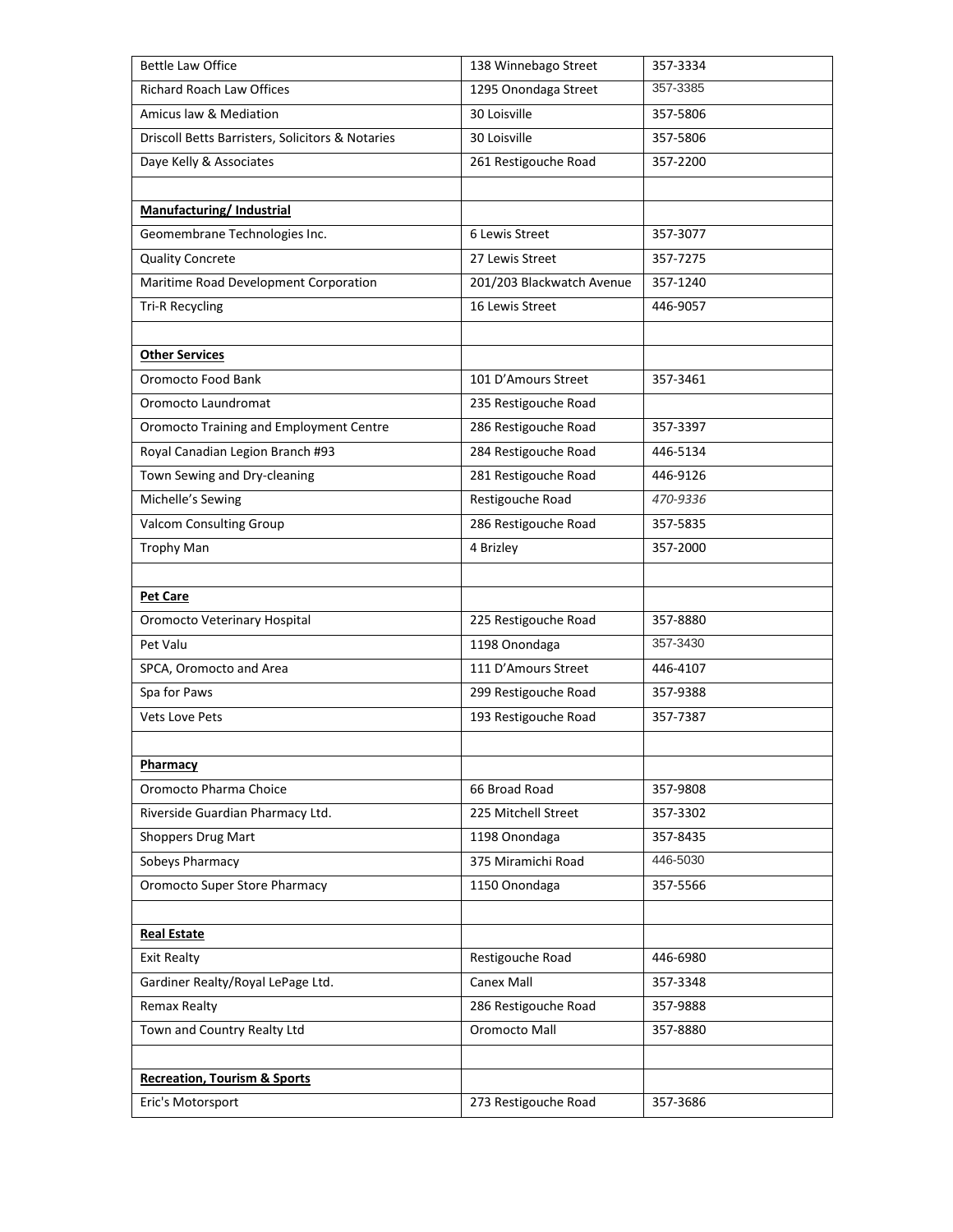| Go-Go Girl Fitness                        | 281 Restigouche Road  | 208-8555 |
|-------------------------------------------|-----------------------|----------|
| Boat Club (seasonal)                      | Marina                | 357-7374 |
| <b>Second Nature Outdoors</b>             | 992 Onondaga          | 460-2260 |
| Visitor Information Centre (Seasonal)     | 311 Restigouche Road  | 357-5010 |
|                                           |                       |          |
| <b>Restaurants and Food Services</b>      |                       |          |
| A & W Restaurant                          | <b>Commerce Drive</b> | 292-4854 |
| Amino's Greek Food Ltd.                   | 282 Restigouche Road  | 357-6688 |
| <b>Atlantic Superstore</b>                | 1150 Onondaga Street  | 357-5497 |
| <b>Bulk Barn</b>                          | Oromocto Mall         | 357-2069 |
| Captain Submarine/Greco/Frozu             | 270 Restigouche Road  | 446-4998 |
| <b>Carnation Restaurant</b>               | Brayson Boulevard     | 357-9666 |
| Cheese Curds Gourmet Burgers & Poutinerie | 201 Bliss Street      | 357-7799 |
| Dairy Queen                               | 2 Commerce Drive      | 357-3737 |
| Diamond House Restaurant                  | 261 Restigouche Road  | 357-8811 |
| <b>Express Convenience</b>                | 68 Miramichi Road     | 357-3063 |
| Fairley's Sports Bar                      | 277 Restigouche Road  | 357-1819 |
| Greco Pizza & Donair                      | 270 Restigouche Road  | 357-2020 |
| Griffin's Restaurant and Pub              | Canex Mall            | 357-9645 |
| Habaneros Modern Taco Bar                 | 201 Bliss Street      | 357-7799 |
| Haru Japanese Fusion                      | 70 Miramichi Road     | 357-0020 |
| Jane's Seven Burgers                      | 281 Restigouche Road  | 471-1721 |
| Jungle Jim's                              | 2 Gateway Drive       | 357-0831 |
| K & D Catering                            | 37 Brizley Street     | 471-2480 |
| <b>KFC Kentucky Fried Chicken</b>         | 201 Bliss Street      | 357-6928 |
| Kings Arrow Arena Canteen (Seasonal)      | 51 Fraser Avenue      |          |
| Lee's Chinese Restaurant Ltd.             | 298 Restigouche Road  | 357-8822 |
| Max's Delicious Diner                     | 282 Restigouche Road  | 357-3520 |
| <b>McDonalds</b>                          | 1 Gateway Drive       | 357-9842 |
| McDonalds                                 | 100 MacDonald Avenue  | 357-9841 |
| Minglers Restaurant & Pub                 | 203 Restigouche Road  | 446-4749 |
| Mulder's Meat (1983) Ltd.                 | Onondaga Street       | 357-8862 |
| Oromocto Pizza & Donair                   | 286 Restigouche Road  | 422-2222 |
| Pita Pit                                  | 407 Miramichi Road    | 357-8000 |
| Pizza Delight                             | 1198 Onondaga Street  | 357-3359 |
| Pizza Twice                               | 291 Restigouche Road  | 446-9111 |
| Sobeys Oromocto                           | 375 Miramichi Road    | 446-5030 |
| Sour Grape                                | 281 Restigouche Road  | 446-9055 |
| Subway                                    | 1 Gateway Drive       | 446-3893 |
| <b>Tim Hortons</b>                        | 3 Gateway Drive       | 357-7603 |
| <b>Tim Hortons</b>                        | 280 Restigouche Road  | 446-9343 |
| <b>Tim Hortons</b>                        | 1012 Onondaga Street  | 357-9699 |
| <b>Tim Hortons</b>                        | Canex Mall            | 357-6400 |
| Dooley's Billiard room                    | 1198 Onondaga Street  | 357-5531 |